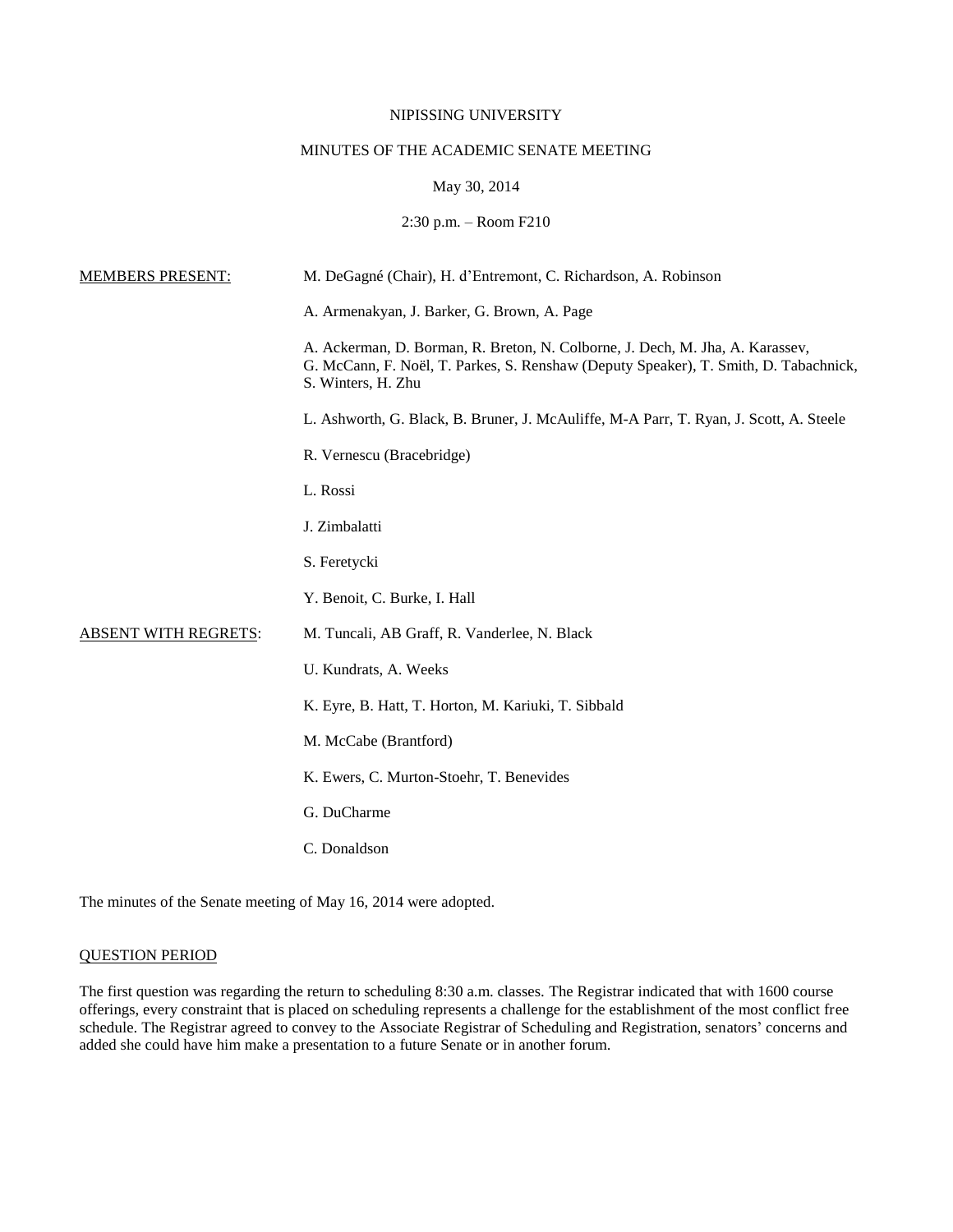Responding to the question about having no classes on Fridays so faculty members can attend Senate, the Registrar noted that their office makes every effort to ensure that senators do not have Friday afternoon classes.

There was a question raised about the status of a motion that was passed at Arts and Science Council that is to allow all the data determining the ranking of academic units to be shared among all academic units that are being or will be ranked. The VPAR responded by noting that there are currently some technical issues regarding how certain expenditures are treated (e.g. sabbaticals) but the intention remains to make that information available when the issues have been resolved.

## REPORTS of STANDING COMMITTEES and FACULTY or UNIVERSITY COUNCILS

## **Senate Executive Committee**

## **Annual Report**

MOTION 1: Moved by M. DeGagné, seconded by S. Winters that the Annual Report of the Senate Executive Committee dated May 15, 2014 be received. CARRIED

#### **May 22, 2014 Report**

MOTION 2: Moved by M. DeGagné, seconded by D. Borman that the Report of the Senate Executive Committee dated May 22, 2014 be received. CARRIED

## **Planning and Priorities Committee**

#### **Annual Report**

MOTION 3: Moved by H. d'Entremont, seconded by Y. Benoit that the Annual Report of the Planning and Priorities Committee dated May 20, 2014 be received. CARRIED

## **Admissions and Enrollment Subcommittee**

## **Annual Report**

MOTION 4: Moved by A. Robinson, seconded by A. Page that the Annual Report of the Admissions and Enrollment Subcommittee date May 20, 2014 be received. CARRIED

## **Undergraduate Studies Committee**

MOTION 5: Moved by C. Richardson, seconded by Y. Benoit that the Annual Report of the Undergraduate Studies Committee dated May 20, 2014 be received. CARRIED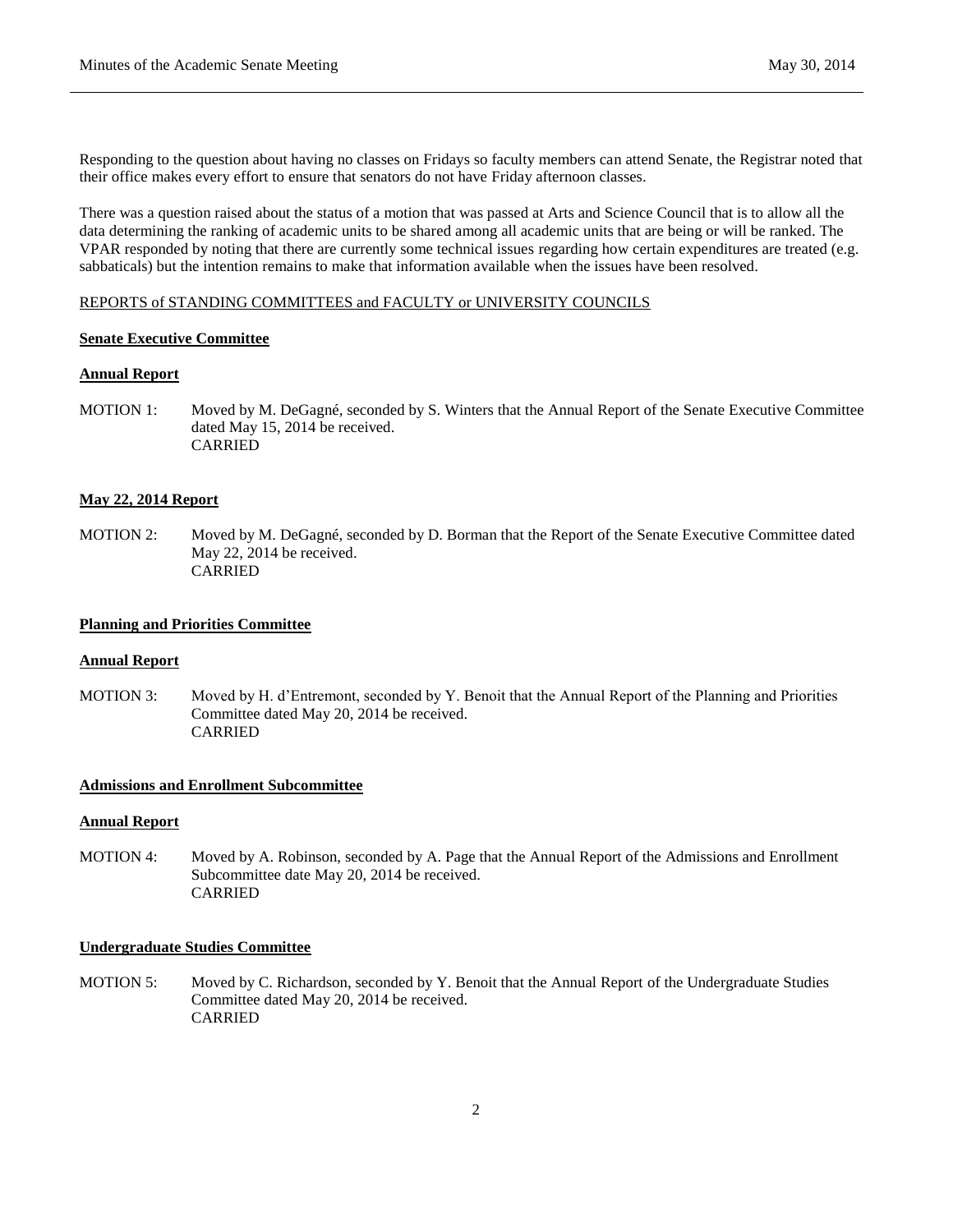### **Teaching and Learning Committee**

MOTION 6: Moved by C. Hachkowski, seconded by C. Richardson that the Annual Report of the Teaching and Learning Committee dated May 20, 2014 be received. CARRIED

# **Graduate Studies Council**

MOTION 7: Moved by H. d'Entremont, seconded by J. Dech that the Annual Report of the Graduate Studies Council dated May 16, 2014 be received. CARRIED

## **Research Council**

MOTION 8: Moved by H. d'Entremont, seconded by A. Ackerman that the Annual Report of the Research Council dated May 15, 2014 be received. CARRIED

#### OTHER BUSINESS

The Vice-President Academic and Research provided an overview of the 2014-15 operating budget. This budget will go before the Board of Governors on Thursday, June 5, 2014.

#### **ELECTIONS**

- Elect one Senator to serve as Speaker for a one-year term effective July 1, 2014. **ACCLAIMED**: S. Renshaw
- Elect one Senator to serve as Deputy Speaker for a one-year term effective July 1, 2014. **ACCLAIMED**: N. Colborne
- Elect one Senator to serve on the Board of Governors for a two year term effective July 1, 2014.

T. Ryan nominated M. Saari J. Scott nominated T. Horton M-A Parr nominated D. Jarvis S. Winters nominated G. Phillips **ELECTED:** M. Saari

# REPORTS FROM OTHER BODIES

# Alumni Advisory Board

Senator Feretycki announced that the Alumni Advisory Board is undertaking a new initiative by offering free admission to 2014 graduates to the Homecoming Event in October.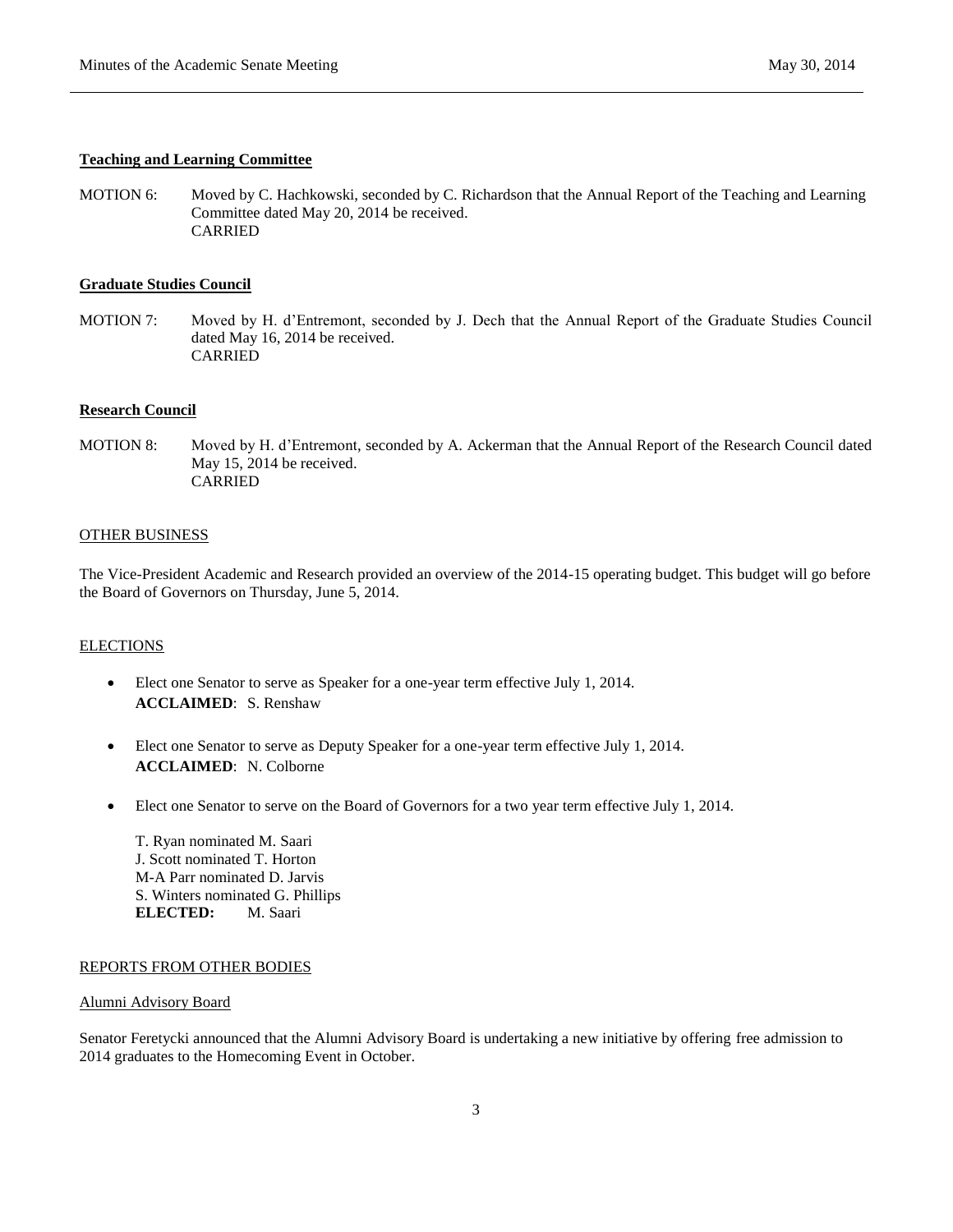#### Council of Ontario Universities

Senator McCann, Academic Colleague, provided a brief update on COU activities. She indicated that discussions between COU and the provincial government are effectively at a standstill since the election was called. COU has sent out questionnaires on issues in higher education to all the candidates. The issue of intellectual property in relation to on-line courses also continues to be a concern. As a group, colleagues seemed in agreement that the idea of on-line learning needs to be thought out carefully in terms of issues of revenue, pedagogy and the idea that students choose universities for their particular character.

Because of the election, many of the topics of discussion were put on hold so most of the meeting was taken up with discussions of the push from colleges to offer three year degrees.

#### NEW BUSINESS

| <b>MOTION 9:</b>  | Moved by M. DeGagné, seconded by T. Ryan that Senate consider receipt of the Strategic Plan 2014.<br><b>CARRIED</b>                                                                          |
|-------------------|----------------------------------------------------------------------------------------------------------------------------------------------------------------------------------------------|
| <b>MOTION 10:</b> | Moved by M. DeGagné, seconded by T. Parkes that Senate receive the Strategic Plan 2014.<br><b>CARRIED</b>                                                                                    |
| <b>MOTION 11:</b> | Moved by M. DeGagné, seconded by A. Page that Senate approve the Strategic Plan 2014, with the inclusion<br>of the word "environment" and "sustainable" where appropriate.<br><b>CARRIED</b> |
| <b>MOTION 12:</b> | Moved by A. Robinson, seconded by Y. Benoit that Senate consider receipt of the Report of Grads<br>Applicants dated May 29, 2014.<br><b>CARRIED</b>                                          |
| <b>MOTION 13:</b> | Moved by A. Robinson, seconded by Y. Benoit that Senate receive the Report of the Grad Applicants dated<br>May 29, 2014.<br><b>CARRIED</b>                                                   |
| <b>MOTION 14:</b> | Moved by A. Robinson, seconded by Y. Benoit that the approval to graduate be granted to the students listed<br>in the Report of Grad Applicants dated May 29, 2014.<br><b>CARRIED</b>        |

#### **ANNOUNCEMENTS**

# President

The President acknowledged the comments and questions that were given during the budget discussions. He noted that there are challenges ahead and that Nipissing is not the only institution with financial issues. It will take the university community to work together to overcome this challenge. The President indicated he will hold internal town hall meetings this fall to provide an opportunity for discussions.